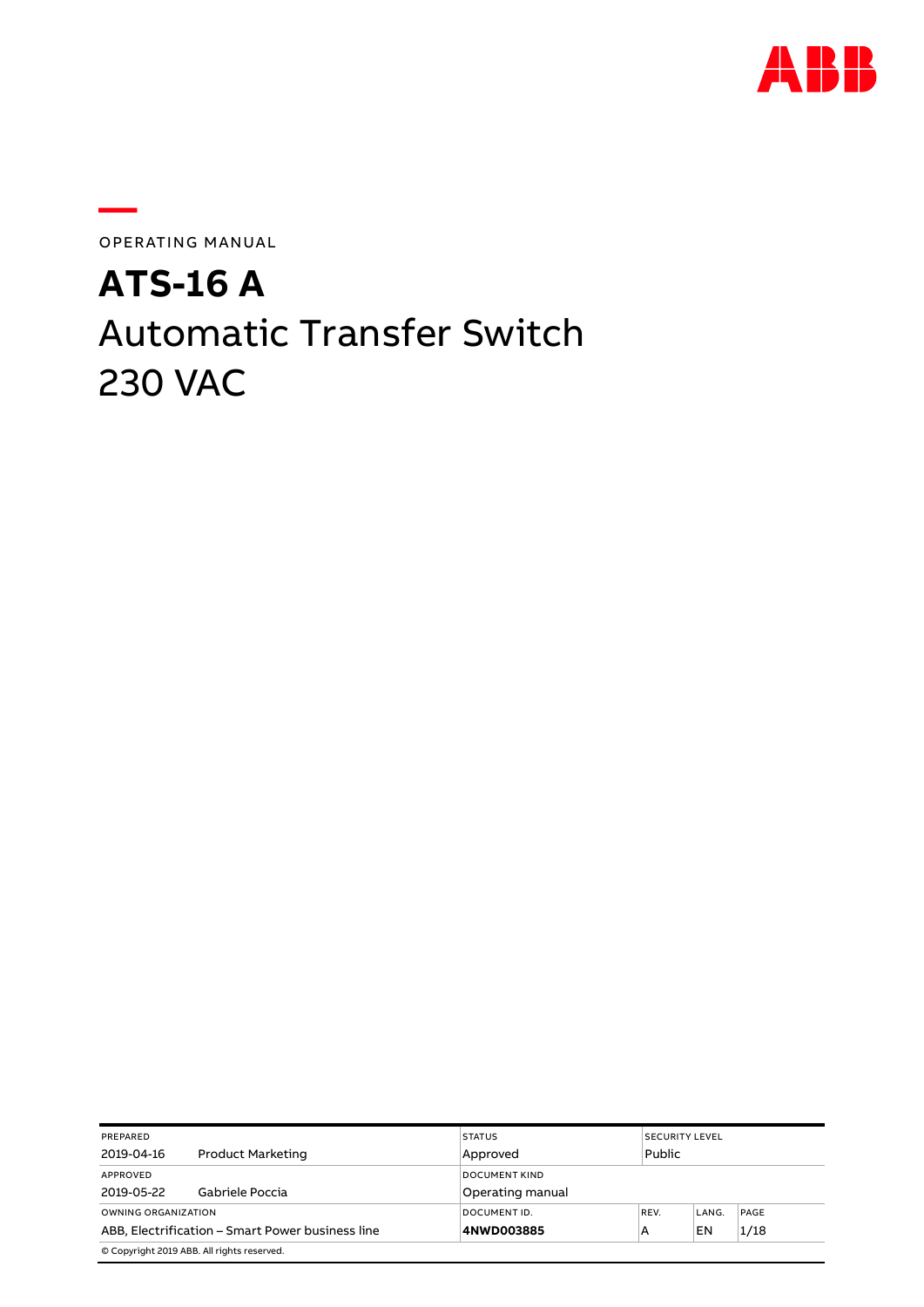# **Safety symbols and warnings**

The following symbols are used in this manual, the list below explains each symbol.



This symbol in conjunction with the signal word "**DANGER**" indicates an imminent electrical hazard.

Failure to observe the related safety note may cause injury, death or equipment damage.



This symbol in conjunction with the signal word "**WARNING**" indicates a potentially dangerous situation.

Failure to observe may cause injury, death or equipment damage.



This symbol indicates a safety note: "ATTENTION! Hazardous voltage!" Installation by a certified service engineer only.



This symbol in conjunction with the signal word "**NOTE**" indicates operator tips or particularly useful or important information for the use of the product. This symbol and wording does not indicate a dangerous situation.



This symbol indicates that reading the instruction manual/booklet before starting work or before operating equipment or machinery is compulsory.

| <b>STATUS</b>                              | <b>SECURITY LEVEL</b> | DOCUMENT ID. | REV. | LANG | PAGE |  |
|--------------------------------------------|-----------------------|--------------|------|------|------|--|
| Approved                                   | Public                | 4NWD003885   |      | EN   | 2/18 |  |
| © Copyright 2019 ABB. All rights reserved. |                       |              |      |      |      |  |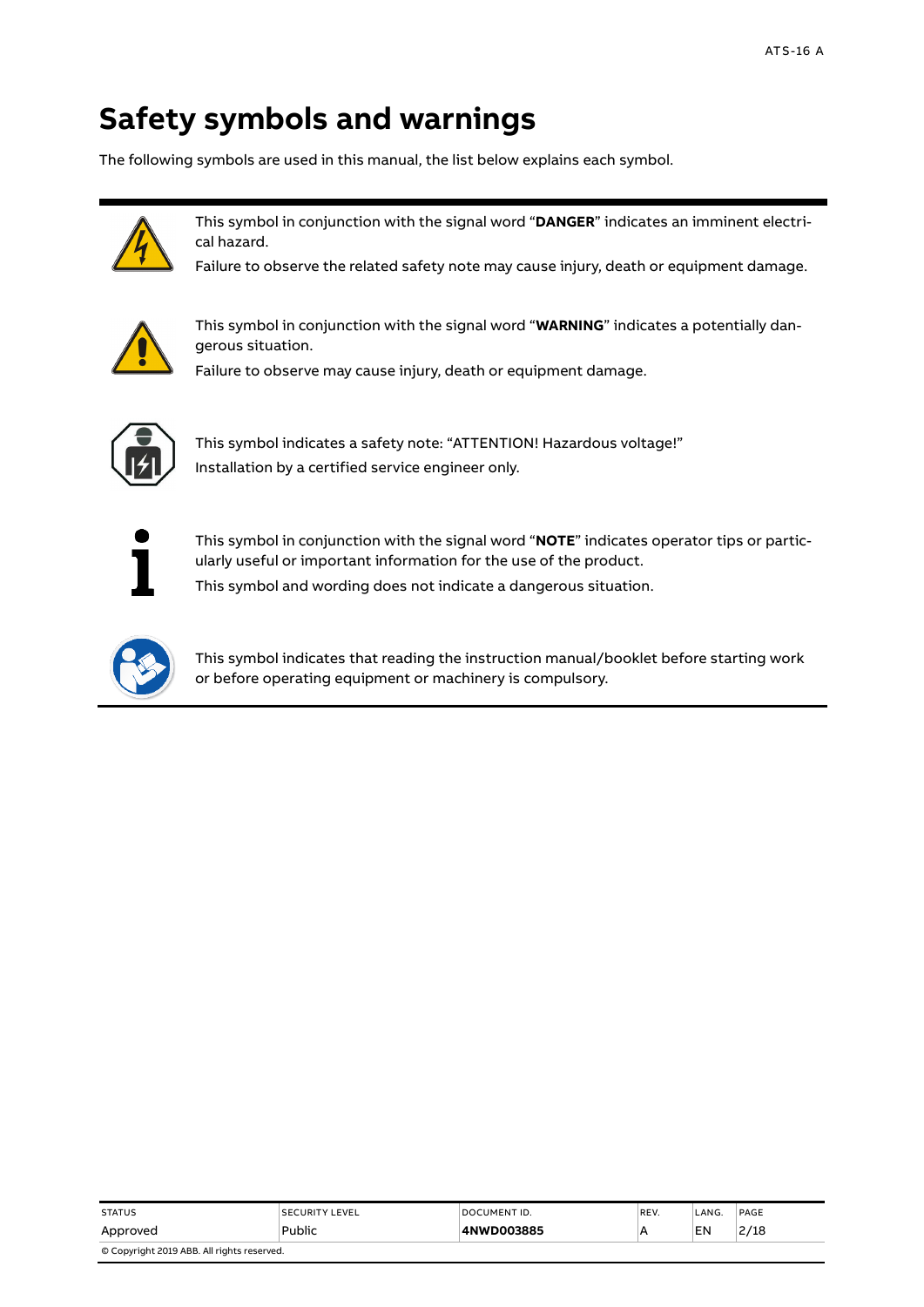# **Contents**

| <b>STATUS</b>                              | <b>SECURITY LEVEL</b> | DOCUMENT ID. | REV. | LANG. | PAGE |  |
|--------------------------------------------|-----------------------|--------------|------|-------|------|--|
| Approved                                   | Public                | 4NWD003885   | ۱A   | EN    | 3/18 |  |
| © Copyright 2019 ABB. All rights reserved. |                       |              |      |       |      |  |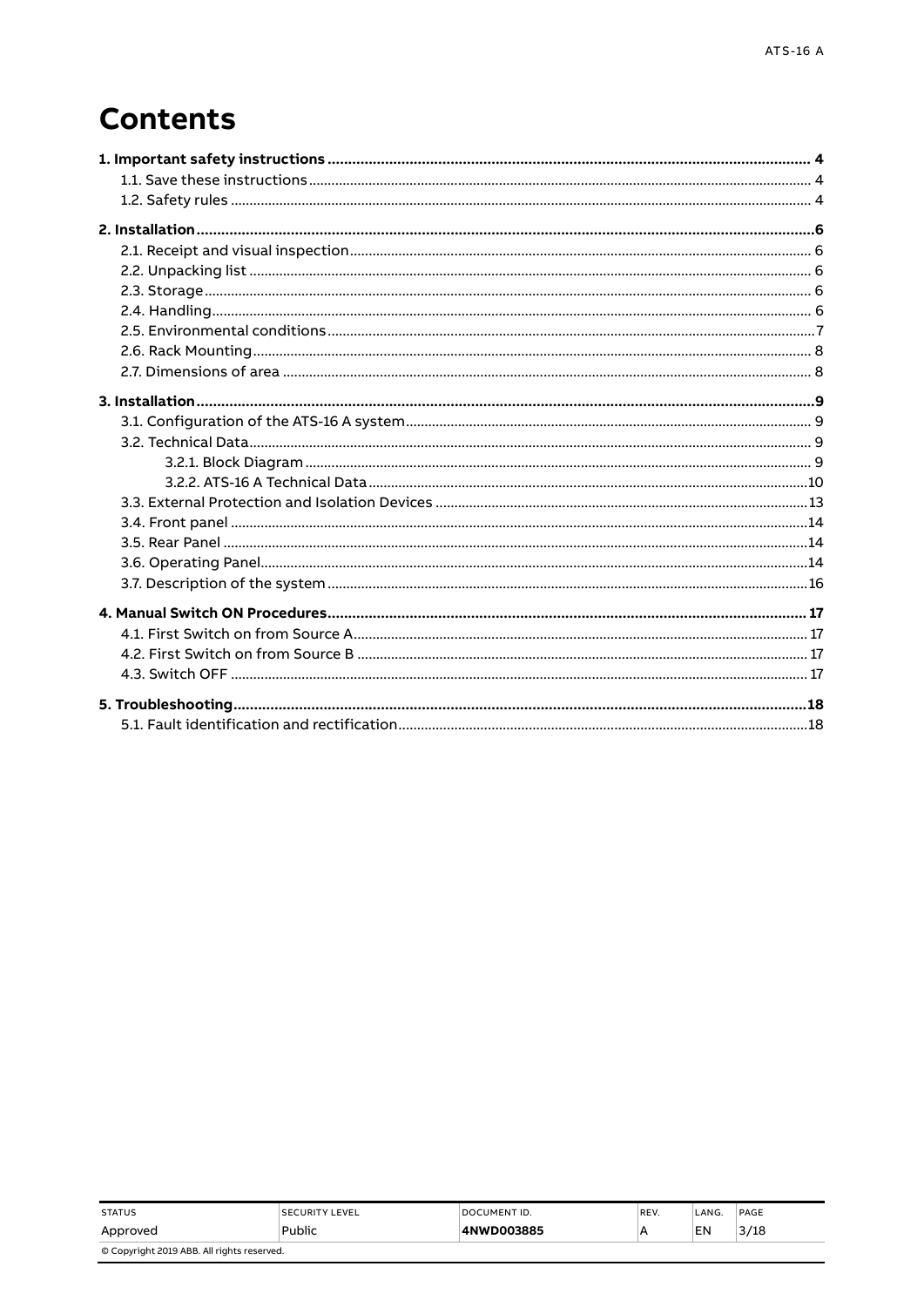# <span id="page-3-0"></span>**1. Important safety instructions**



BEFORE READING THE OPERATING MANUAL, PLEASE CAREFULLY READ THIS CHAPTER ON IMPORTANT SAFETY INSTRUCTIONS

# <span id="page-3-1"></span>**1.1. Save these instructions**

This manual contains important instructions for model ATS 16A (Automatic Transfer Switch) that should be followed during installation and maintenance.

It also provides guidelines to check delivery and is intended for people who plan the installation and use of the product. The reader is expected to know the fundamentals of electricity, wiring, electrical components and electrical schematic symbols.



READ ALL SAFETY AND OPERATING INSTRUCTIONS BEFORE OPERATING THE ATS 16A (AUTOMATIC TRANSFER SWITCH) SYSTEM. OBSERVE TO ALL WARNINGS ON THE UNIT AND IN THIS MANUAL



BY NOT FULFILLING THIS OBLIGATION, THE PRODUCT MAY LOSE ITS WARRANTY



INSTALLATION SHALL BE IN COMPLIANCE WITH ALL APPLICABLE NATIONAL, STATE, AND LOCAL CODES

**WARNING**

# <span id="page-3-2"></span>**1.2. Safety rules**



• RISK OF ELECTRIC SHOCK - DISCONNECTION OF AC SOURCE(S) (AND THE DC SOURCE) IS REQUIRED TO DE-ENERGIZE THIS UNIT BEFORE SERVICING



**DANGER**

| <b>STATUS</b>                              | <b>SECURITY LEVEL</b> | <b>DOCUMENT ID.</b> | REV. | LANG. | PAGE |  |
|--------------------------------------------|-----------------------|---------------------|------|-------|------|--|
| Approved                                   | Public                | 4NWD003885          | А    | EN    | 4/18 |  |
| © Copyright 2019 ABB. All rights reserved. |                       |                     |      |       |      |  |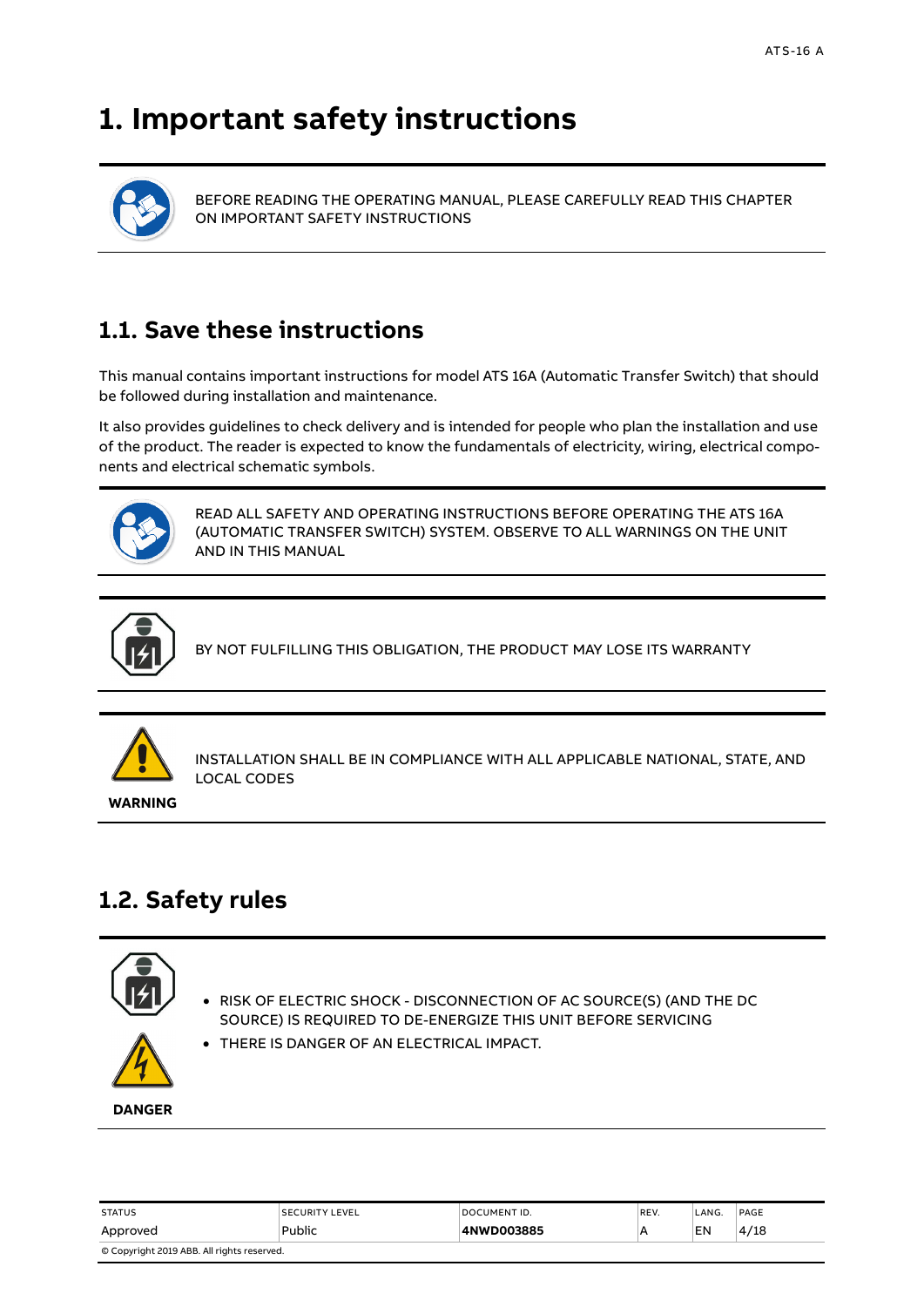Follow all operating and user instructions.



READ THE INFORMATION, IN ORDER TO AVOID DAMAGE TO EQUIPMENT.

#### **WARNING**

The user must follow the precautions and only perform the operations described. Also, in these measures the operator of the ATS 16A (AUTOMATIC TRANSFER SWITCH) system must observe the instructions in this manual. Any deviations from the instructions could be dangerous to the user or cause accidental load loss.

**THE MANUFACTURER WILL NOT BE HELD RESPONSIBLE FOR DAMAGES CAUSED THROUGH INCORRECT MANIPULATION OF THE UPS SYSTEM.**



IT IS PROHIBITED TO REMOVE ANY PARTS FROM THE ATS 16A (AUTOMATIC TRANSFER SWITCH) SYSTEM OR FROM ANY OPTIONAL PART. THERE IS A DANGER OF ELECTRICAL SHOCK!

**DANGER**



HIGH FAULT CURRENTS (LEAKAGE CURRENTS): BEFORE CONNECTING THE MAINS YOU MUST ENSURE THAT THERE IS A PROPER EARTH CONNECTION!

| <b>STATUS</b>                              | <b>SECURITY LEVEL</b> | DOCUMENT ID. | REV. | LANG. | PAGE |  |
|--------------------------------------------|-----------------------|--------------|------|-------|------|--|
| Approved                                   | Public                | 4NWD003885   | A    | EN    | 5/18 |  |
| © Copyright 2019 ABB. All rights reserved. |                       |              |      |       |      |  |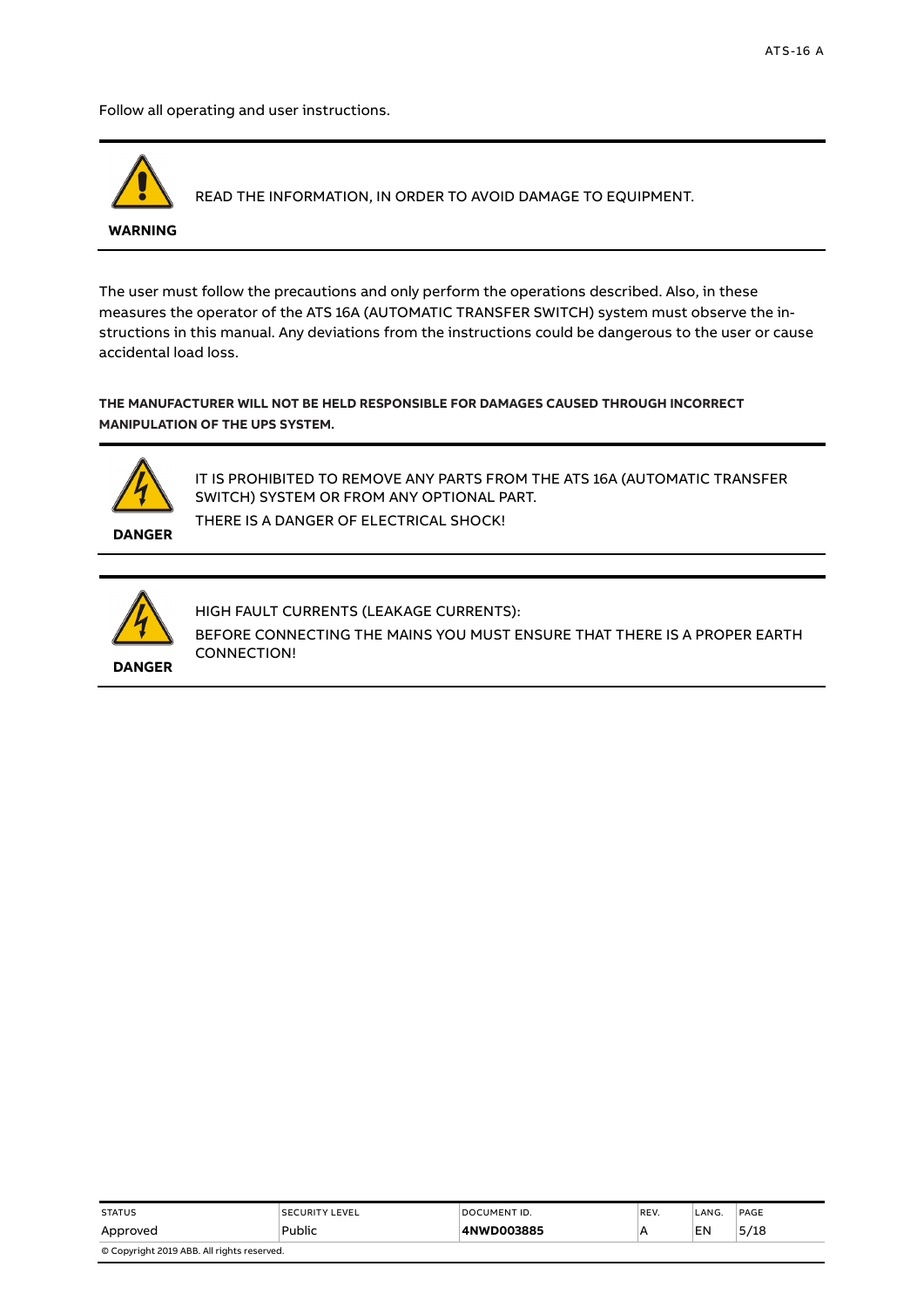# <span id="page-5-0"></span>**2. Installation**

## <span id="page-5-1"></span>**2.1. Receipt and visual inspection**

# **NOTE**

ON RECEIPT, CHECK THE PACKAGING AND ENSURE THAT THE CONTENTS ARE UNDAMAGED. ANY DAMAGED OR MISSING PARTS MUST BE REPORTED TO THE SUPPLIER AS SOON AS POSSIBLE.

# <span id="page-5-2"></span>**2.2. Unpacking list**

The ATS-16 A is available voltage level 220/230/240VAC. Nominal current: 16 A.

- ATS-16 A module
- 2 pluggable input power cables (p/n: 108-00140-xx)
- Bracket kits (for rack mounting and vertical mounting)

#### **NOTE**:

1. An approved power cord greater or equal to H05VV-F, 3G, 0.75mm<sup>2</sup> must be used.

## <span id="page-5-3"></span>**2.3. Storage**

Storage temperature: -25–70 °C Storage humidity: 10%–90%

# <span id="page-5-4"></span>**2.4. Handling**



THE EQUIPMENT MUST BE HANDLED WITH CARE; DAMAGE MAY BE CAUSED IF DROPPED OR SUBJECTED TO SEVERE IMPACT.

**WARNING**

| <b>STATUS</b>                              | <b>SECURITY LEVEL</b> | DOCUMENT ID. | REV. | LANG. | PAGE |  |
|--------------------------------------------|-----------------------|--------------|------|-------|------|--|
| Approved                                   | Public                | 4NWD003885   |      | EN    | 6/18 |  |
| © Copyright 2019 ABB. All rights reserved. |                       |              |      |       |      |  |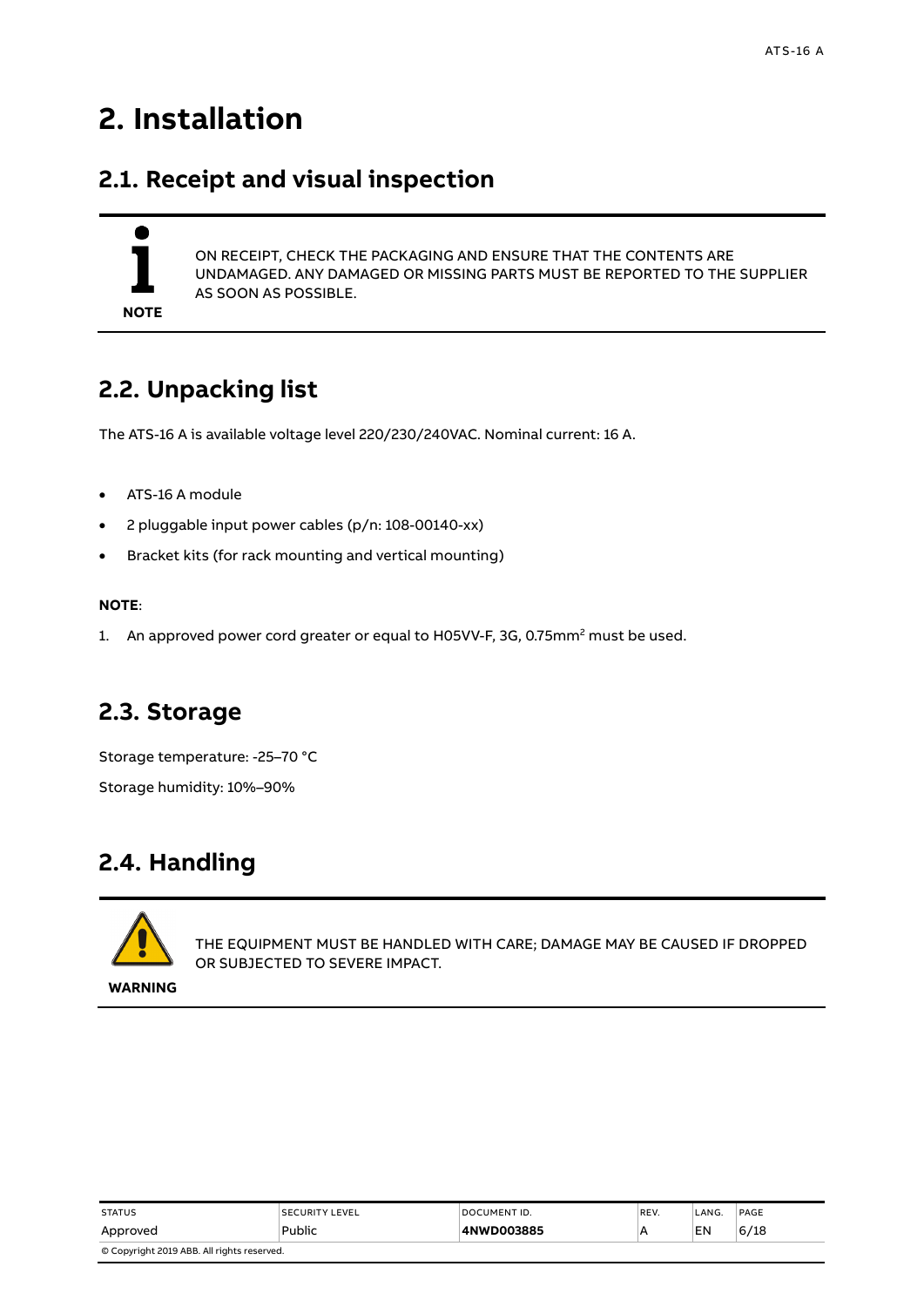# <span id="page-6-0"></span>**2.5. Environmental conditions**



THE ATS-16 A MUST BE EITHER RACK MOUNTED OR INSTALLED ON A LEVEL AND EVEN SURFACE IN AN AREA PROTECTED FROM EXTREMES OF TEMPERATURE, WATER, AND HUMIDITY, AND FROM THE PRESENCE OF CONDUCTIVE POWDER OR DUST



DO NOT STACK UNITS AND DO NOT PLACE ANY OBJECTS ON TOP OF THE UNIT.

**WARNING**

| <b>STATUS</b>                              | <b>SECURITY LEVEL</b> | DOCUMENT ID. | REV. | LANG. | PAGE |  |
|--------------------------------------------|-----------------------|--------------|------|-------|------|--|
| Approved                                   | Public                | 4NWD003885   | A    | EN    | 7/18 |  |
| © Copyright 2019 ABB. All rights reserved. |                       |              |      |       |      |  |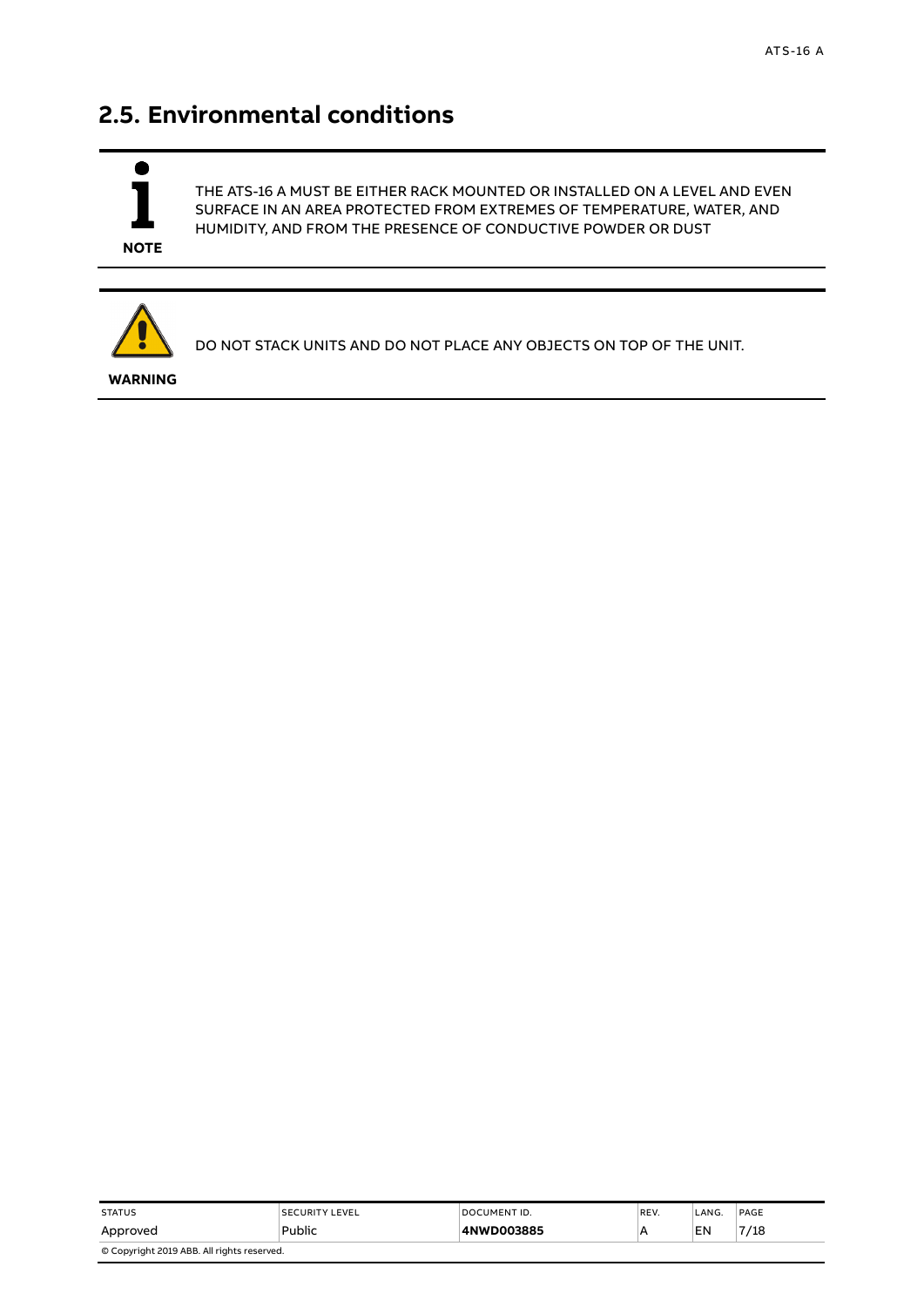# <span id="page-7-0"></span>**2.6. Rack Mounting**

When mounting the ATS-16 A in a cabinet, please ensure that the chosen cabinet is capable of supporting the unit with the corresponding rails or brackets. The ATS-16 A scope of supply contains two brackets for fixing the ATS-16 A into a 19-inch rack or into a cabinet with 19-inch inner design. Vertical mounting is also possible with the ATS-16 A.



**Rack Mounting** 



**Vertical Mounting** 

## <span id="page-7-1"></span>**2.7. Dimensions of area**

**NOTE**

IT IS NECESSARY TO LEAVE A MINIMUM SPACE OF A FEW CENTIMETERS ON THE RIGHT, LEFT AND REAR TO ALLOW THE FLOW OF AIR AND TO PROVIDE ACCESS TO THE INTERFACE

| <b>STATUS</b>                              | <b>SECURITY LEVEL</b> | DOCUMENT ID. | REV. | _ANG. | PAGE |  |
|--------------------------------------------|-----------------------|--------------|------|-------|------|--|
| Approved                                   | Public                | 4NWD003885   |      | EN    | 8/18 |  |
| © Copyright 2019 ABB. All rights reserved. |                       |              |      |       |      |  |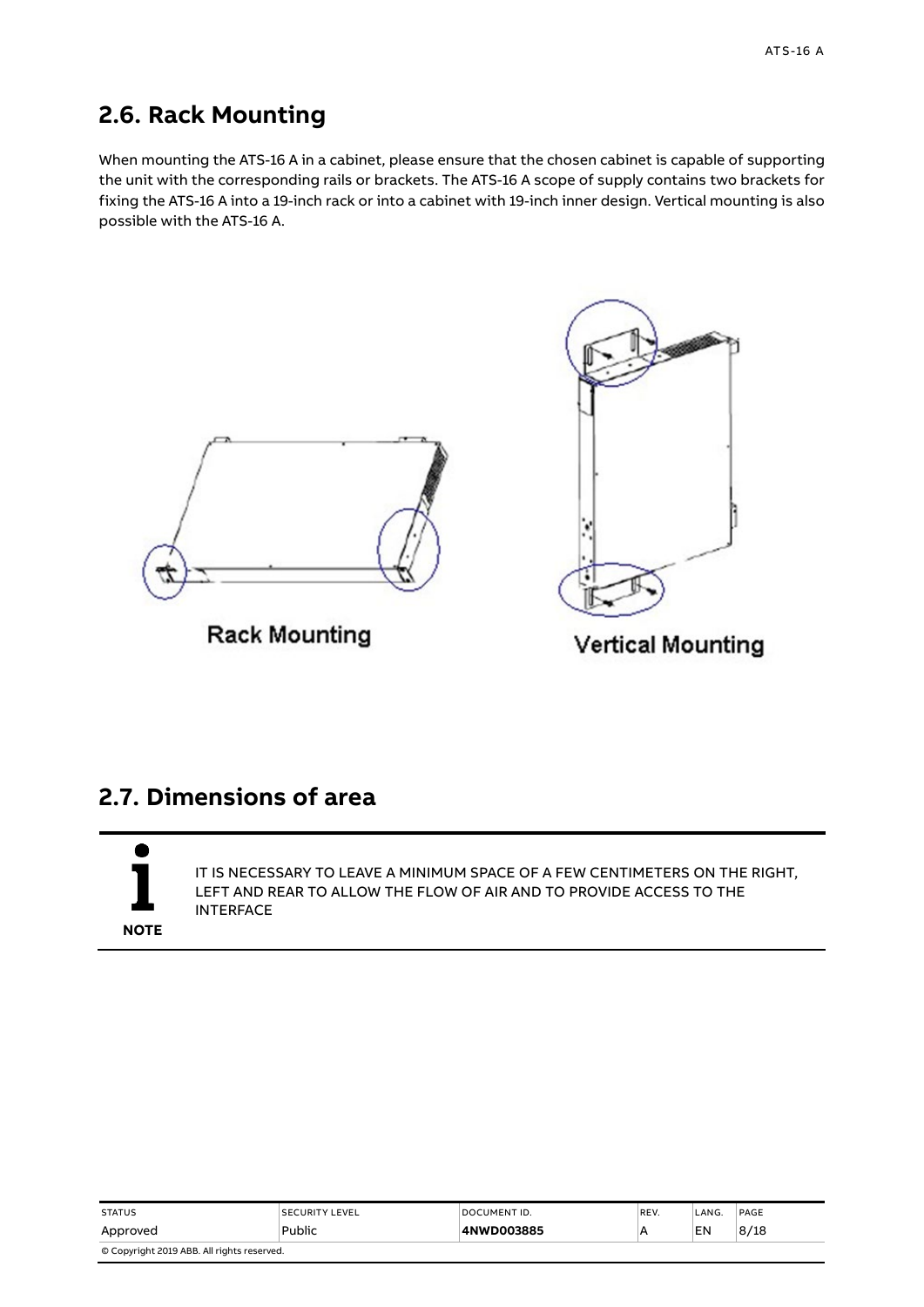# <span id="page-8-0"></span>**3. Installation**

## <span id="page-8-1"></span>**3.1. Configuration of the ATS-16 A system**

The ATS-16 A provides high reliability supply by switching the load to one of two possible power supplies.

Primarily, these two supplies are UPS devices with sinusoidal output only. These UPS devices must operate on the double conversion principle.

# <span id="page-8-2"></span>**3.2. Technical Data**

#### <span id="page-8-3"></span>**3.2.1. Block Diagram**



| <b>STATUS</b>                              | <b>SECURITY LEVEL</b> | DOCUMENT ID. | REV. | LANG. | PAGE |  |
|--------------------------------------------|-----------------------|--------------|------|-------|------|--|
| Approved                                   | Public                | 4NWD003885   | A    | EN    | 9/18 |  |
| © Copyright 2019 ABB. All rights reserved. |                       |              |      |       |      |  |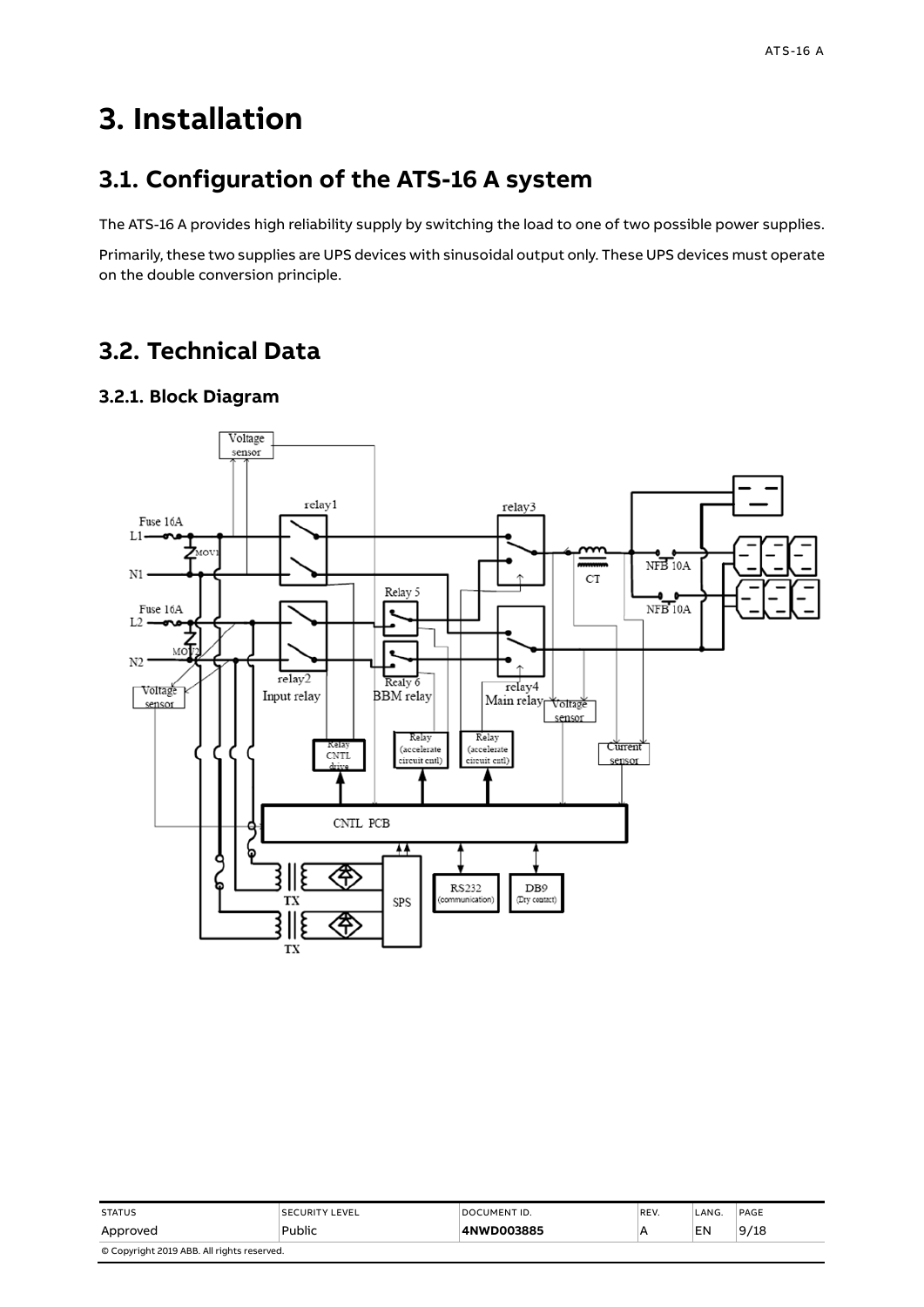#### <span id="page-9-0"></span>**3.2.2. ATS-16 A Technical Data**

#### **Input features:**

| Item                            | <b>Specification</b>                   | Remark                           |
|---------------------------------|----------------------------------------|----------------------------------|
| <b>Nominal input voltages</b>   | 230 V<br>(220/230/240 selectable)      | Default: 230VAC                  |
| <b>Working range</b>            | $160 \sim 290$ VAC                     |                                  |
| Input voltage acceptance window | Nominal voltage $+/-12\% \sim +/-20\%$ | Adjustable<br>(Default: +/- 12%) |
| Input voltage low comeback      | Input voltage low loss volts +10 V     |                                  |
| Input voltage high comeback     | Input voltage high loss volts -10 V    |                                  |
| <b>Nominal current</b>          | 16 A                                   |                                  |
| <b>Nominal frequency</b>        | 50/60 Hz selectable                    |                                  |
| Input frequency range           | Nominal frequency +/-15%.              |                                  |

#### **Output features:**

| <b>Items</b>            | <b>Specifications</b>     | Remark |
|-------------------------|---------------------------|--------|
| Output voltage          | Same as input voltage     |        |
| <b>Output frequency</b> | Same as input (50 /60 Hz) |        |
| <b>Output current</b>   | 16A                       |        |
| Max. transfer time      | $15 \text{ ms}$           |        |
| Overload capability     | 105–125% (20 A): 45 sec   |        |
|                         | 126–150% (24 A): 27 sec   |        |
|                         | 151-210% (33.6 A): 5 sec  |        |
|                         | 211-300% (48) A): 2 sec   |        |

#### **Interface:**

| <b>Items</b>      | <b>Specifications</b>            | Remark                           |
|-------------------|----------------------------------|----------------------------------|
| <b>Inlet</b>      | IEC 320-C20x 2                   | Power Cord: p/n 108-<br>00140-xx |
| <b>Outlet</b>     | IEC 320-C19 x 1 IEC 320-C13-3 x2 |                                  |
| <b>EPO</b> active | Output NOT supplied.             |                                  |

| <b>STATUS</b>                              | <b>SECURITY LEVEL</b> | DOCUMENT ID. | REV. | LANG. | PAGE  |
|--------------------------------------------|-----------------------|--------------|------|-------|-------|
| Approved                                   | Public                | 4NWD003885   | А    | EN    | 10/18 |
| © Copyright 2019 ABB. All rights reserved. |                       |              |      |       |       |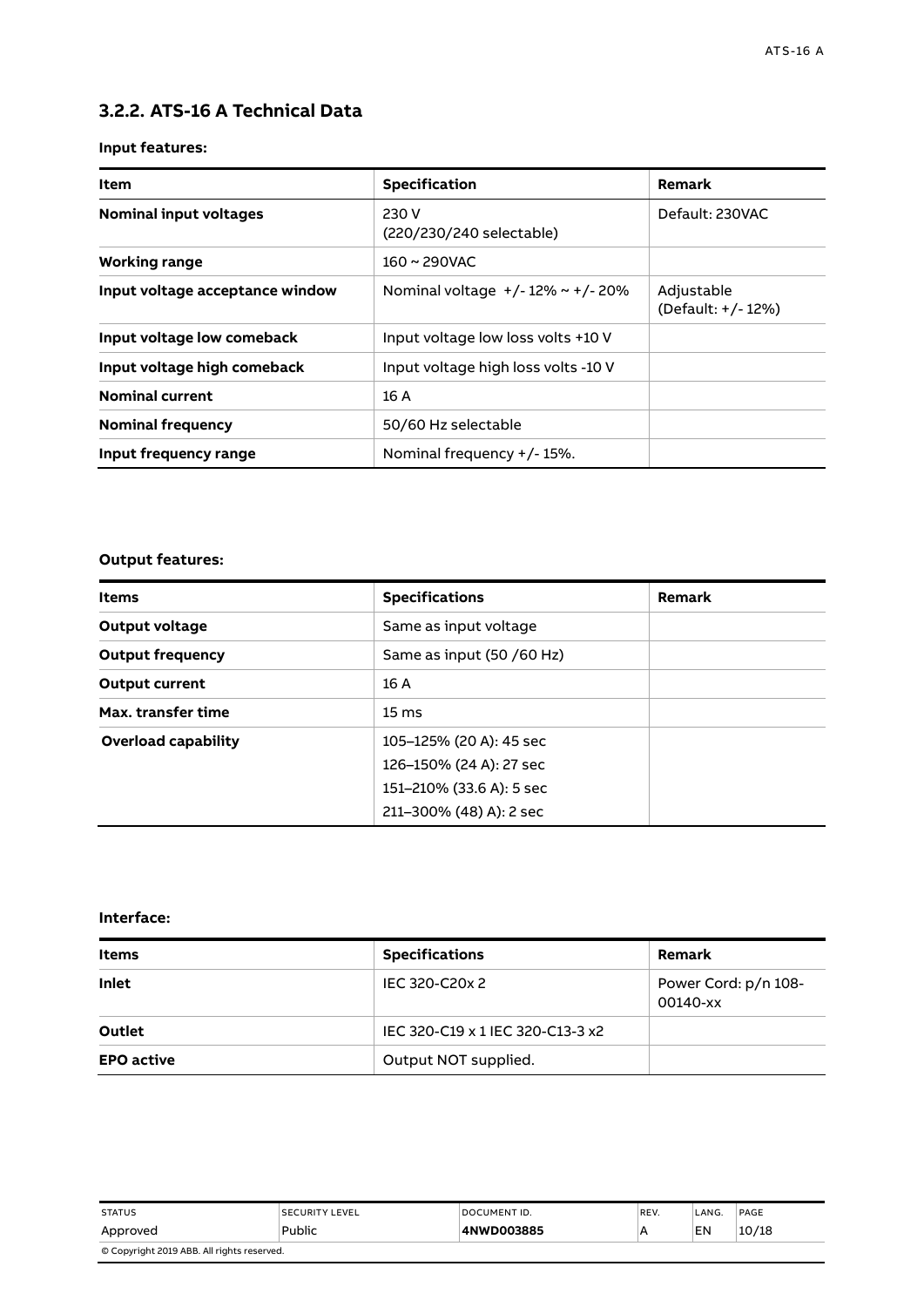#### **Communications:**

a) RS232 (DB-9, pin type)

| PIN No.          | <b>Definition</b> |
|------------------|-------------------|
| PIN <sub>2</sub> | <b>RX</b>         |
| PIN <sub>3</sub> | <b>TX</b>         |
| PIN <sub>5</sub> | <b>GND</b>        |

#### b) Dry Contact (DB-9, pin type)

| PIN No.          | <b>Description</b>      | <b>Open State</b> | <b>Close State</b> |
|------------------|-------------------------|-------------------|--------------------|
| PIN <sub>1</sub> | Over temperature signal | Normal            | Over Temperature   |
| PIN <sub>2</sub> | Not used                |                   |                    |
| PIN <sub>3</sub> | Not used                |                   |                    |
| PIN <sub>4</sub> | Source 1 status signal  | Source 1 is fail  | Source 1 is ok     |
| PIN <sub>5</sub> | Common                  |                   |                    |
| PIN <sub>6</sub> | Not used                |                   |                    |
| PIN <sub>7</sub> | Overload signal         | Normal            | Over load          |
| PIN <sub>8</sub> | Source 2 status signal  | Source 2 failed   | Source 2 OK        |
| PIN <sub>9</sub> | Summary alarm signal    | Normal            | Alarm occurred     |

#### **Mechanical Features:**

| <b>Items</b>           | Specification                                    | Remark          |
|------------------------|--------------------------------------------------|-----------------|
| <b>Dimensions</b>      | $W = 430$ mm<br>$D = 315$ mm<br>$H = 44$ mm (1U) |                 |
| Weight                 | Approx. 8 kg                                     |                 |
| <b>Packaging sizes</b> | $W = 585$ mm<br>$D = 425$ mm<br>$H = 184$ mm     |                 |
| Color                  | Silver                                           | <b>RAL 9006</b> |
| <b>Material</b>        | <b>Metallic Case</b>                             |                 |
| <b>Structure</b>       | Rack Mount Unit (1U) Vertical mount (0U)         |                 |

| <b>STATUS</b>                              | <b>SECURITY LEVEL</b> | DOCUMENT ID. | REV. | LANG. | PAGE  |
|--------------------------------------------|-----------------------|--------------|------|-------|-------|
| Approved                                   | Public                | 4NWD003885   | А    | EN    | 11/18 |
| © Copyright 2019 ABB. All rights reserved. |                       |              |      |       |       |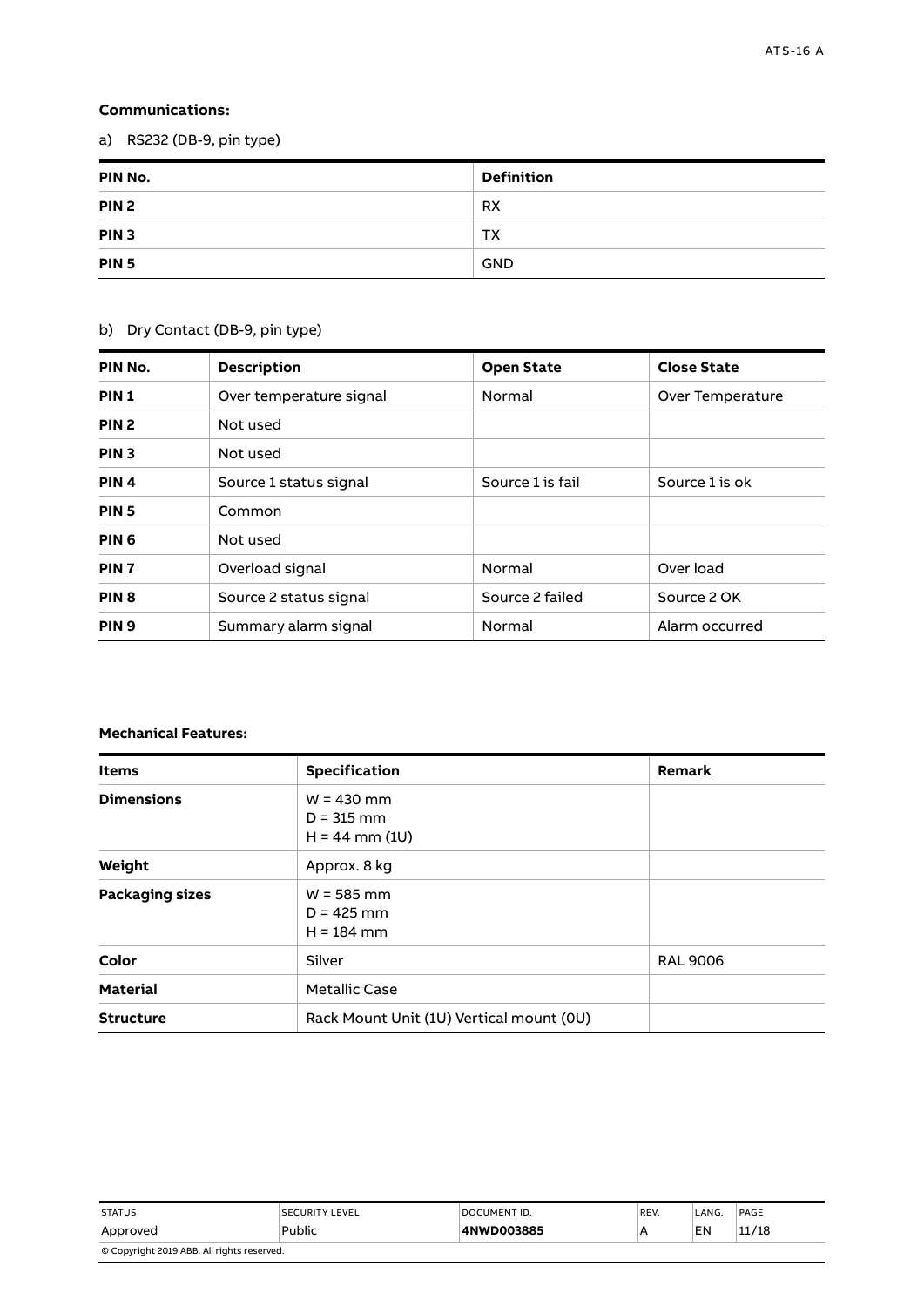#### **Environment:**

| <b>Items</b>                 | <b>Specifications</b>      | <b>Comments</b>   |
|------------------------------|----------------------------|-------------------|
| <b>Operating temperature</b> | 0 to 40 $^{\circ}$ C       |                   |
| Storage temperature          | -25 °C to 70 °C Continuous |                   |
| <b>Storage humidity</b>      | 10% to 90%                 |                   |
| <b>Operation humidity</b>    | 20% to 85% No condensation |                   |
| <b>Operation Altitude</b>    | max. 1000 m                |                   |
| Audible noise                | 25dBA (max.)               | <b>Buzzer OFF</b> |
| Cooling                      | Natural Cooling            |                   |
| <b>IP Protection</b>         | IP 30                      |                   |

#### **Safety Standards**

Meets IEC60950-1.

EMC Standard:

| EMI        | IEC62310-2, C1               |
|------------|------------------------------|
| <b>EMS</b> | IEC61000-4-2 level 3         |
|            | IEC61000-4-3 level 2 (Lab.)  |
|            | IEC61000-4-4 level 2         |
|            | IEC61000-4-5 level 3         |
|            | IEC 61000-2-2 LF Immunity    |
|            | IEC61000-4-6 level 2 (Lab.)  |
|            | IEC61000-3-2 Harmonic (Lab.) |
|            | IEC61000-3-3 Flickers        |

| <b>STATUS</b>                              | <b>SECURITY LEVEL</b> | DOCUMENT ID. | REV. | LANG. | PAGE  |
|--------------------------------------------|-----------------------|--------------|------|-------|-------|
| Approved                                   | Public                | 4NWD003885   |      | EN    | 12/18 |
| © Copyright 2019 ABB. All rights reserved. |                       |              |      |       |       |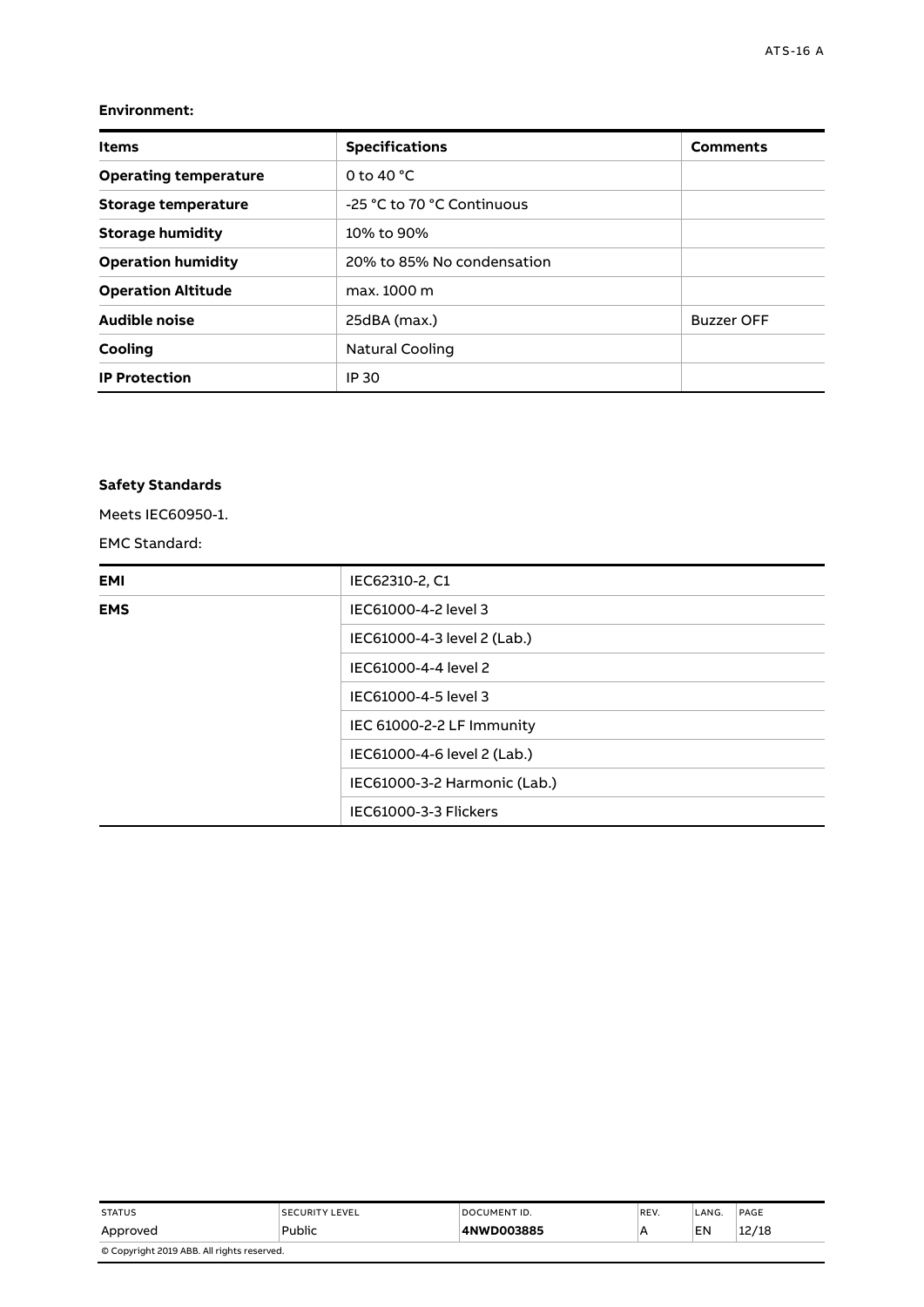## <span id="page-12-0"></span>**3.3. External Protection and Isolation Devices**

External devices for the protection of cables and for isolating the ATS-16 A and UPS must be installed upstream and downstream of the equipment. Select and configure the isolating device upstream in accordance with the ATS-16 A input 16 A breakers.

Disconnecting devices must be provided in building installations and other locations.

All protection devices (circuit breakers and fuses) placed upstream of the ATS-16 A input and downstream to ATS-16 A output line have to be installed for the protection of both the cables and the equipment and in coordination with both ATS-16 A input protection (fuses) and ATS-16 A overload capacities.



IF THE ATS-16 A'S OVERLOAD CAPACITIES ARE EXCEEDED, THE UNIT WILL CUT-OFF THE OUTPUT LOAD.

DEPENDING ON THE OVERLOAD CHARACTERISTICS, THE ATS-16 A WILL EITHER TRIP THE INPUT FUSES OR DRIVE THE INTERNAL POWER RELAYS INTO THE OPEN POSITION.

| <b>STATUS</b>                              | <b>SECURITY LEVEL</b> | DOCUMENT ID. | REV. | LANG. | PAGE  |
|--------------------------------------------|-----------------------|--------------|------|-------|-------|
| Approved                                   | Public                | 4NWD003885   | A    | EN    | 13/18 |
| © Copyright 2019 ABB. All rights reserved. |                       |              |      |       |       |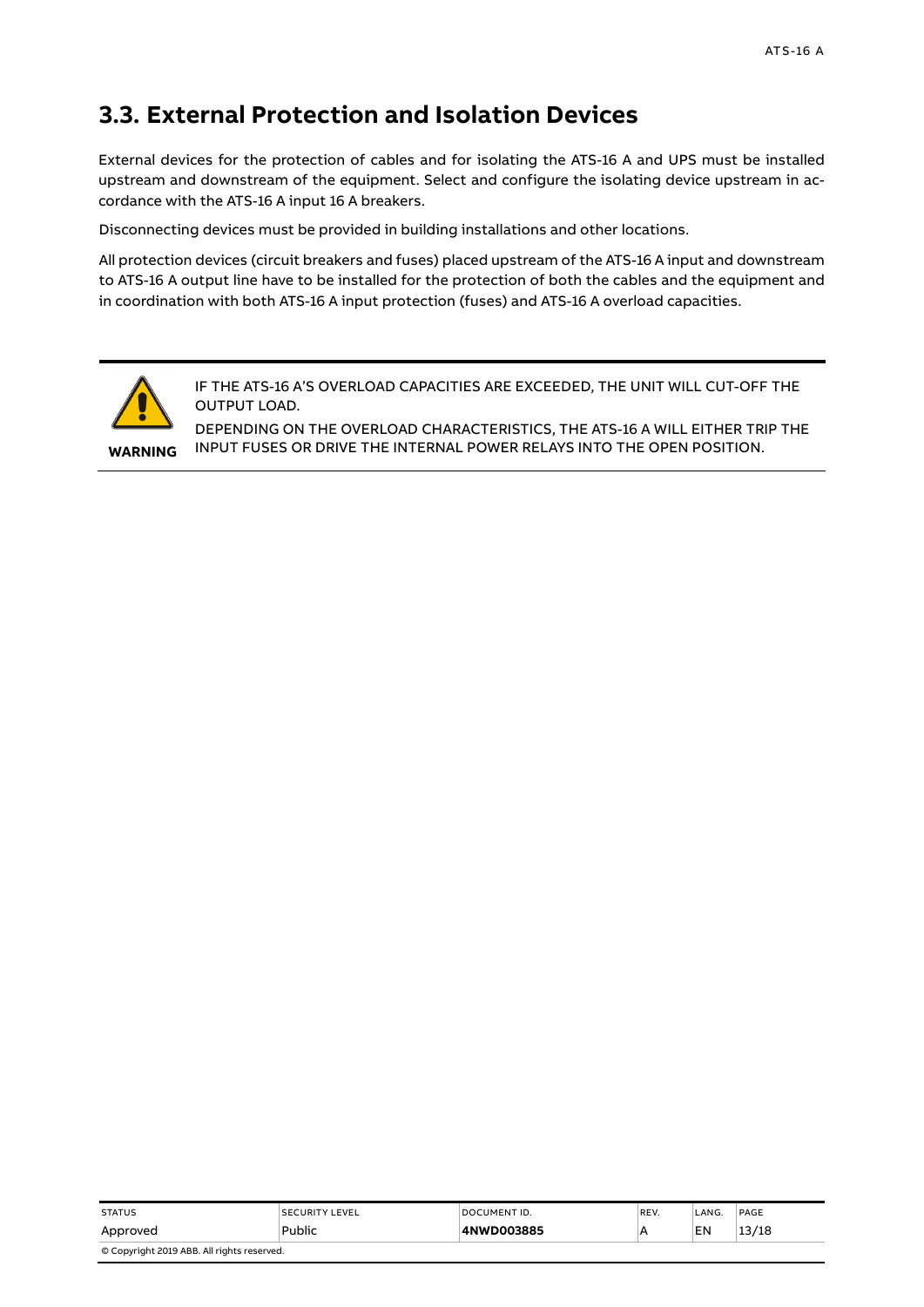### <span id="page-13-0"></span>**3.4. Front panel**

The following figure shows the front of the ATS-16 A with its LED display and interfaces.



## <span id="page-13-1"></span>**3.5. Rear Panel**

The following figure shows the back of the ATS-16 A with its connectors, terminals, and interfaces.



# <span id="page-13-2"></span>**3.6. Operating Panel**

In the following figure you can see the front panel of the ATS-16 A. Most of the functions of the ATS-16 A are driven by an internal control. From the operating panel, mains electricity can be set as the preferred source of power. The state of the relay group is displayed with several LEDs. Please see the following table for more detailed operating information.



| <b>STATUS</b>                              | <b>SECURITY LEVEL</b> | DOCUMENT ID. | REV. | LANG. | PAGE  |
|--------------------------------------------|-----------------------|--------------|------|-------|-------|
| Approved                                   | Public                | 4NWD003885   | A    | EN    | 14/18 |
| © Copyright 2019 ABB. All rights reserved. |                       |              |      |       |       |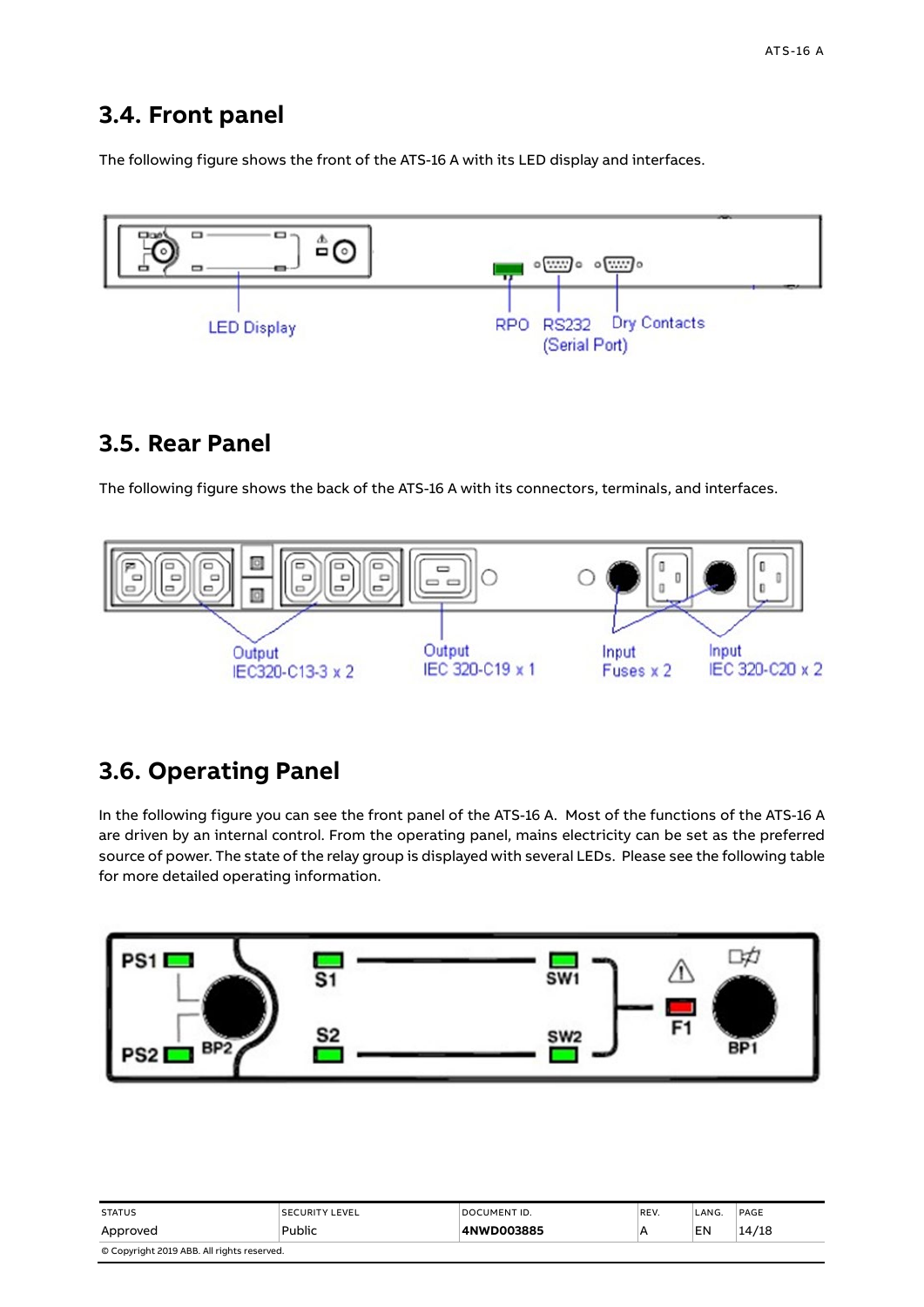| <b>LED PS1</b><br>(Preferred Source Indication)                        | LED PS1 ON (GREEN): Input source 1 is selected as the preferred<br>source (LED PS2 will be OFF when PS1 is selected                                                                                                                                                                                                                                                                                                  |
|------------------------------------------------------------------------|----------------------------------------------------------------------------------------------------------------------------------------------------------------------------------------------------------------------------------------------------------------------------------------------------------------------------------------------------------------------------------------------------------------------|
| LED PS2<br>(Preferred Source Indication)                               | LED PS2 ON (GREEN): Input source 2 is selected as the preferred<br>source (LED PS1 will be OFF when PS2 is selected                                                                                                                                                                                                                                                                                                  |
| <b>PUSH BUTTON - BP2</b><br>(Selection button for Preferred<br>Source) | (Default) PS1 is the default input source.<br>Each 3-second push will change the preferred source selection.<br>In normal operation, output power is always supplied from<br>1.<br>the selected preferred source.<br>2.<br>If the preferred source is abnormal, ATS will automatically<br>transfer to the other source of voltage<br>If both sources are abnormal, no voltage is transferred to the<br>3.<br>output. |
| LED S1<br>(Source S1, Line status LED)                                 | LED GREEN: Input source 1 is OK<br>LED FLASH: Input source 1 voltage / frequency is out of range.<br>LED OFF: Input source 1 failure (no power from source)                                                                                                                                                                                                                                                          |
| LED <sub>S2</sub><br>(Source S2, Line status LED)                      | LED GREEN: Input source 2 is OK<br>LED FLASH: Input source 2 voltage / frequency is out of range.<br>LED OFF: Input source 2 failure (no power from source)                                                                                                                                                                                                                                                          |
| LED SW1<br>(Output power state LED)                                    | LED SW1 ON (GREEN): load is powered by input source 1.<br>LED SW1 OFF: load is not powered by input source 1.                                                                                                                                                                                                                                                                                                        |
| LED SW <sub>2</sub><br>(Output power state LED)                        | LED SW1 ON (GREEN): load is powered by input source 2.<br>LED SW1 OFF: load is not powered by input source 2.                                                                                                                                                                                                                                                                                                        |
| LED <sub>F1</sub><br>(Fault LED)                                       | LED F1 ON (RED): Fault detected.<br>Overload fault<br>$\bullet$<br>Output short circuit<br>$\bullet$<br>Input Source relay fault<br>$\bullet$<br><b>EPO</b> active<br>$\bullet$<br>LED F1 OFF: normal operation (no fault).                                                                                                                                                                                          |
| <b>PUSH BUTTON BP1</b><br>(Buzzer ON/OFF)                              | Each 1-second push will turn the Buzzer ON or OFF.                                                                                                                                                                                                                                                                                                                                                                   |
| PUSH BUTTON - BPY WITH BP2<br>(Fault release)                          | Each 3-second push on BP1 and BP2 together will release a fault<br>(you must clear the fault conditions first).                                                                                                                                                                                                                                                                                                      |

#### **LEDs and Push Buttons of the Operating Panel**

| <b>STATUS</b>                              | <b>SECURITY LEVEL</b> | DOCUMENT ID. | REV. | LANG. | PAGE  |
|--------------------------------------------|-----------------------|--------------|------|-------|-------|
| Approved                                   | Public                | 4NWD003885   |      | EN    | 15/18 |
| © Copyright 2019 ABB. All rights reserved. |                       |              |      |       |       |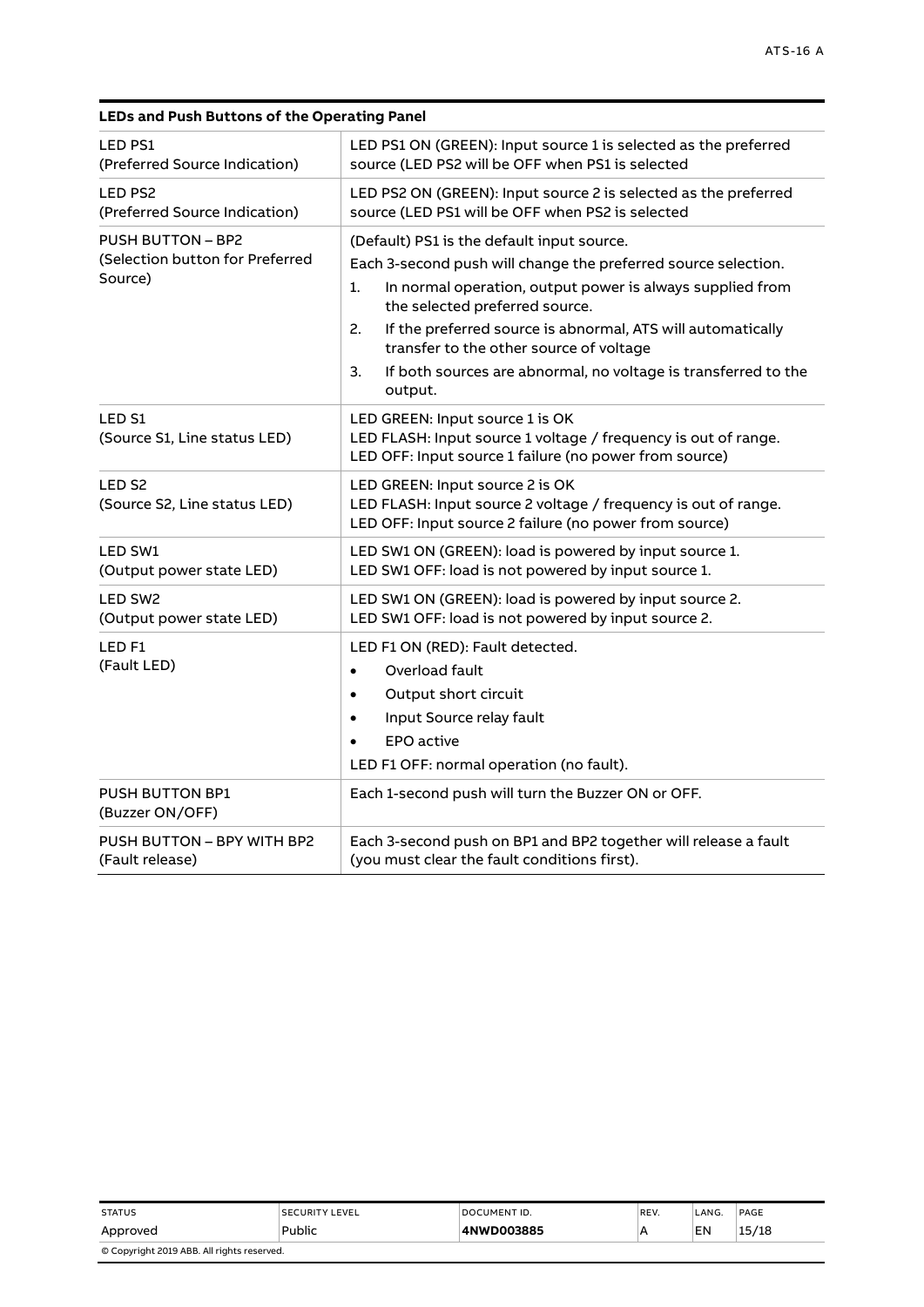# <span id="page-15-0"></span>**3.7. Description of the system**

The 2-pole ATS-16 A is a two-way, single phase automatic switch powered by two independent synchronous or asynchronous AC power supply sources.

The ATS-16 A makes a rapid switch from one source to the other in the event of a fault to the power supply used to power the load.

One of the two sources can be designated as the preferred power supply, to which the ATS-16 A will transfer the load. It remains there until different designations or faults require it to be switched to the other source.

The ATS-16 A is fitted with a block diagram with LED indicators, capable of providing all the information concerning equipment operation status, together with the power source priority selection button BP2 needed to enable trained operators to make full use of the apparatus.

#### **Features**:

- Break Before Make transfer mode.
- Back feed protection (according EN62310-1).
- Complete overload and short-circuit protection. (With FUSE Holder Accessible).
- Redundant power supply. (From input Source 1 and Source 2).
- AC source detection (voltage and current detection).
- Output detection (current detection).
- LED display.
- Integrated EPO contact
- Different setting to adjust the voltage failure sensing level  $(+/- 12\% ~ ~ ~ +/- 20\%).$ (Default setting: Nominal voltage +/- 12%).
- Protection: IP30.
- ON/OFF for Buzzer
- Selectable Nominal Frequency
- RPO active (open): output not supplied.

| <b>STATUS</b>                              | <b>SECURITY LEVEL</b> | DOCUMENT ID. | REV. | LANG. | PAGE  |  |
|--------------------------------------------|-----------------------|--------------|------|-------|-------|--|
| Approved                                   | Public                | 4NWD003885   | A    | EN    | 16/18 |  |
| © Copyright 2019 ABB. All rights reserved. |                       |              |      |       |       |  |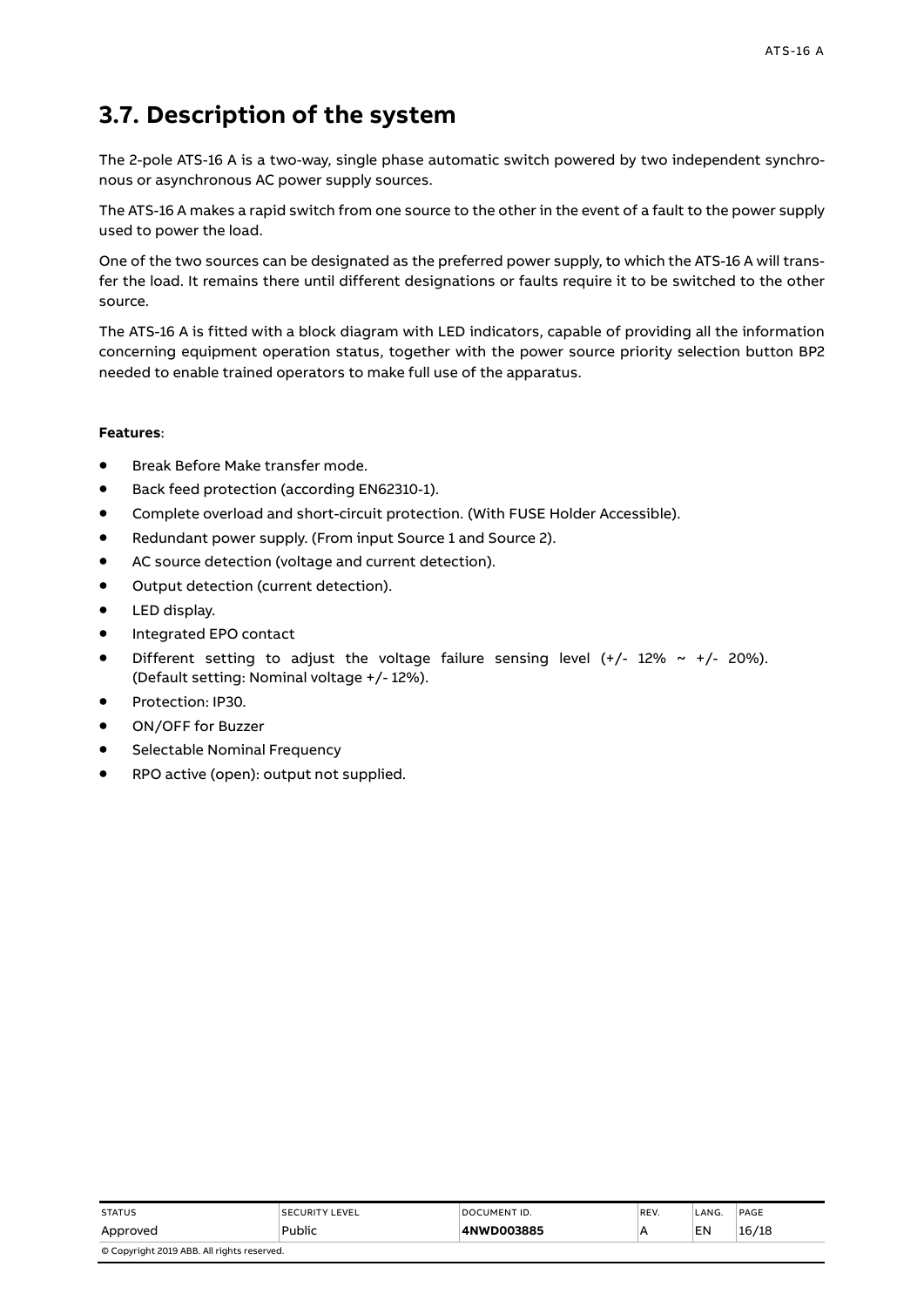# <span id="page-16-0"></span>**4. Manual Switch ON Procedures**

## <span id="page-16-1"></span>**4.1. First Switch on from Source A**

- Check that all switches are OFF and check the EPO status.
- Connect the mains for source A.
- Wait for several seconds until the logic is enabled and the LEDs on the display are switched ON.
	- o Priority LED PS1 or PS2 depending on the default setting.
	- o LED S1
	- o LED SW1
- Connect the mains for source B.
- The following LEDs are illuminated:
	- o Priority LED PS1 or PS2 depending on the default setting.
	- o LED S1
	- o LED S2
	- o LED SW1 or SW2 according to the primary source

# <span id="page-16-2"></span>**4.2. First Switch on from Source B**

- Check that all switches are OFF and check the EPO status.
- Input the mains for source B.
- Wait for several seconds until the logic is enabled and the LEDs on the display are switched ON.
	- o Priority LED PS1 or PS2 depending on the default setting.
	- o LED S2
	- o LED SW2
- Connect the mains for source A.
- The following LEDs are illuminated:
	- o Priority LED PS1 or PS2 depending on the default setting.
	- o LED S1
	- o LED S2
	- o LED SW1 or SW2 according to the primary source

# <span id="page-16-3"></span>**4.3. Switch OFF**



WHEN THIS PROCEDURE IS CARRIED OUT THE LOAD IS NO LONGER SUPPLIED BY THE ATS-16 A.

**WARNING**

| <b>STATUS</b>                              | <b>SECURITY LEVEL</b> | DOCUMENT ID. | REV. | LANG. | PAGE  |  |
|--------------------------------------------|-----------------------|--------------|------|-------|-------|--|
| Approved                                   | Public                | 4NWD003885   |      | EN    | 17/18 |  |
| © Copyright 2019 ABB. All rights reserved. |                       |              |      |       |       |  |